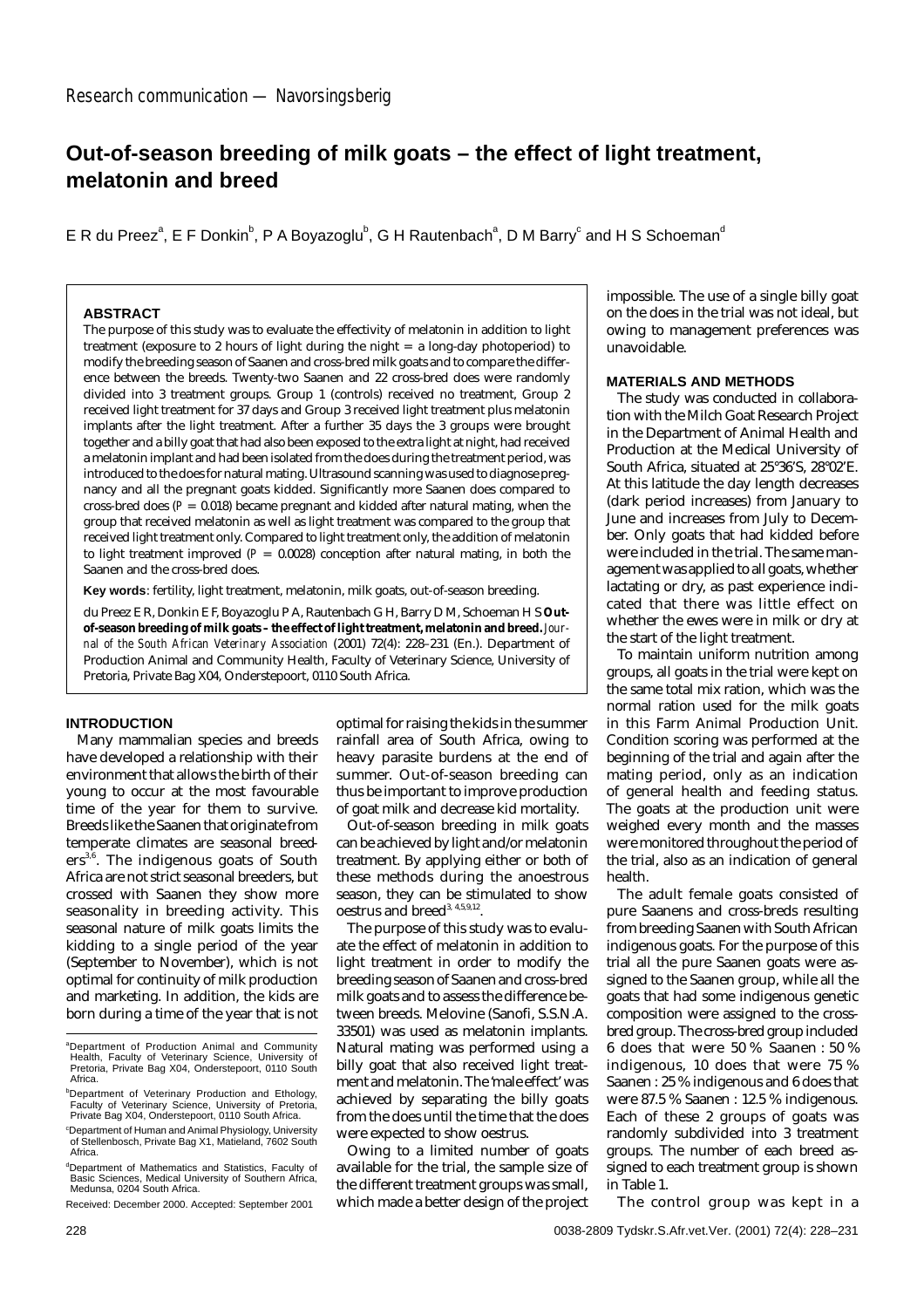|                | Control <sup>a</sup> | LD <sup>b</sup> | $LD + MELc$ |  |  |
|----------------|----------------------|-----------------|-------------|--|--|
| Saanen         | 3                    | 11              | 8           |  |  |
| Cross-bred     | 6                    |                 | 9           |  |  |
| Total in trial | 9                    | 18              | 17          |  |  |

<sup>a</sup>Control = no light treatment or melatonin.

<sup>b</sup>Long day = light treatment.

 $c$ Long day and melatonin = melatonin treatment in addition to light treatment.

separate closed building to prevent exposure to artificial light at night. Group 2 received light treatment (LD), and the treatment for Group 3 consisted of light treatment plus melatonin (LD + MEL). The LD and LD + MEL groups were kept in an open shed and received light treatment during the spring from 31 August until 7 October (37 days). The light treatment consisted of turning on the fluorescent lights in the shed for 2 hours, from 22:00 to 24:00, at night, thereby creating the effect of a long day (LD) $^3$ . The amount of light applied was about 200 lux at the level of the goats. On 15 October, Group 3 received melatonin as a subcutaneous implant at the base of the ear.

Although melatonin can be administered *via* different routes, subcutaneous implants (Melovine, Sanofi SSNA, 33501) were chosen for this study, as this method is best suited to local conditions. Melovine contains 18 mg melatonin in silicone implants for subcutaneous implantation at the base of the ear and releases melatonin for a period of about 35 days. According to Chemineau<sup>3</sup> and the manufacturer, no meat or milk withdrawal is necessary with this product.

The billy goat, together with some other billy goats, was isolated from the does to eliminate any contact with the females, whether by sight, smell or sound, in order to achieve the ram effect' when later introduced to the ewes. As it was planned by the management of the production unit to use 1 fertile billy goat among the 44 does, and owing to the fact that the mating period was planned to be over a very limited period, the billy goat received the same melatonin and light treatment as Group 3.

Five weeks after the melatonin implantation in Group 3, the 3 groups were mingled in the shed and the billy goat was introduced to the ewes on 24 November for natural mating. The billy goat was with the ewes for a period of 6 weeks, until 7 January. Matings were not controlled or monitored. Pregnancy was diagnosed by ultrasound scanning 2 months after removal of the billy goat. Kidding commenced on 30 April 1998 and continued until 27 May.

Results were analysed statistically using

the Fisher exact test for comparisons of pregnancy rates, fertility, breed differences and occurrence of twinning between the treatment groups and breeds.

## **RESULTS**

All the goats that were diagnosed as pregnant produced offspring. The results of the pregnancy diagnosis and the number of goats that kidded are shown in Table 2.

The number of Saanen goats that became pregnant and kidded (as shown in Table 2) were compared between treatment groups. There was no significant difference between the control group and the light-treatment group, ( Group 1 *vs* Group 2), or between the control group and the group that received melatonin in addition to light treatment (Group 1 *vs* Group 3). There was a significant difference in the number of Saanen goats that became pregnant and kidded (*P* = 0.018) between the light-treatment group compared to the group that received additional melatonin (Group 2 *vs* Group 3). When the same comparisons were made among the cross-bred goats, no significant differences were found.

The effects of light treatment and melatonin treatment in addition to light treatment on the fertility of the goats in the trial are shown in Table 2. When comparing the different treatment groups using the Fisher exact test, no significant difference was found in the percentage that kidded between the control group and the light-treatment group  $(P = 0.406)$ , or between the control group and the group that received melatonin in addition to light treatment  $(P = 0.111)$ . The difference in fertility between the light-treatment group and the group that received light treatment plus melatonin was highly significant  $(P = 0.00289)$ .

The fertility of the 2 different breeds in the different treatment groups is shown in Table 2. Within each treatment group, no significant difference was found between the Saanen and the cross-breds in the number of does that kidded (control: *P* = 1.000, LD: *P* = 0.367, LD + MEL: *P* =  $N/A$ ).

None of the treatments in this study influenced litter size. When the number of multiple and single births for each breed was compared between the 3 treatment groups, no significant differences were found in either the Saanen (*P* = 0.185) or the cross-bred goats  $(P = 0.474)$ (Table 3). When the multiple births were compared between the breeds within the treatment groups, no significant difference was found between the Saanen and the cross-bred goats (Saanen *vs* crossbred: Group 1: N/A, Group 2: *P* = 0.167, Group 3: *P* = 1.000).

#### **DISCUSSION**

The approach of using supplementary light treatment is practical and economical to apply<sup>12</sup>. In the ewe, the illumination of a specific period of the dark phase (photosensitive phase) is able to mimic a long day. Two hours of extra light 10–18

Table 2: **Breed differences in fertility in the treatment groups.**

|                                                 | Control | LD     | LD + MEL |
|-------------------------------------------------|---------|--------|----------|
| Fertility after natural mating (%)              |         |        |          |
| Saanen                                          | 66.67   | 45.45  | 100      |
| Saanens kidded/no. introduced to billy goat)    | (2/3)   | (5/11) | (8/8)    |
| Cross-bred                                      | 83.33   | 71.43  | 100      |
| Cross-bred kidded/no. introduced to billy goat) | (5/6)   | (5/7)  | (9/9)    |
| Total fertility (%)                             | 77.8    | 55.6   | 100      |
| <b>Litter size</b>                              |         |        |          |
| Saanen                                          | 2.00    | 1.40   | 1.88     |
| Saanen kids/goat kidding                        | (4/2)   | (7/5)  | (15/8)   |
| Cross-bred                                      | 1.80    | 2.00   | 1.78     |
| Cross-bred kids/goat kidding                    | (9/5)   | (10/5) | (16/9)   |
| Total litter size                               | 1.85    | 1.70   | 1.82     |
| <b>Fecundity</b>                                |         |        |          |
| Saanen                                          | 1.33    | 1.00   | 1.88     |
| Kids/goat introduced to billy goat              | (4/3)   | (7/7)  | (15/8)   |
| Cross-bred                                      | 1.50    | 1.43   | 1.78     |
| Kids/goat introduced to billy goat              | (9/6)   | (10/7) | (16/9)   |
| Total fecundity                                 | 1.44    | 0.94   | 1.82     |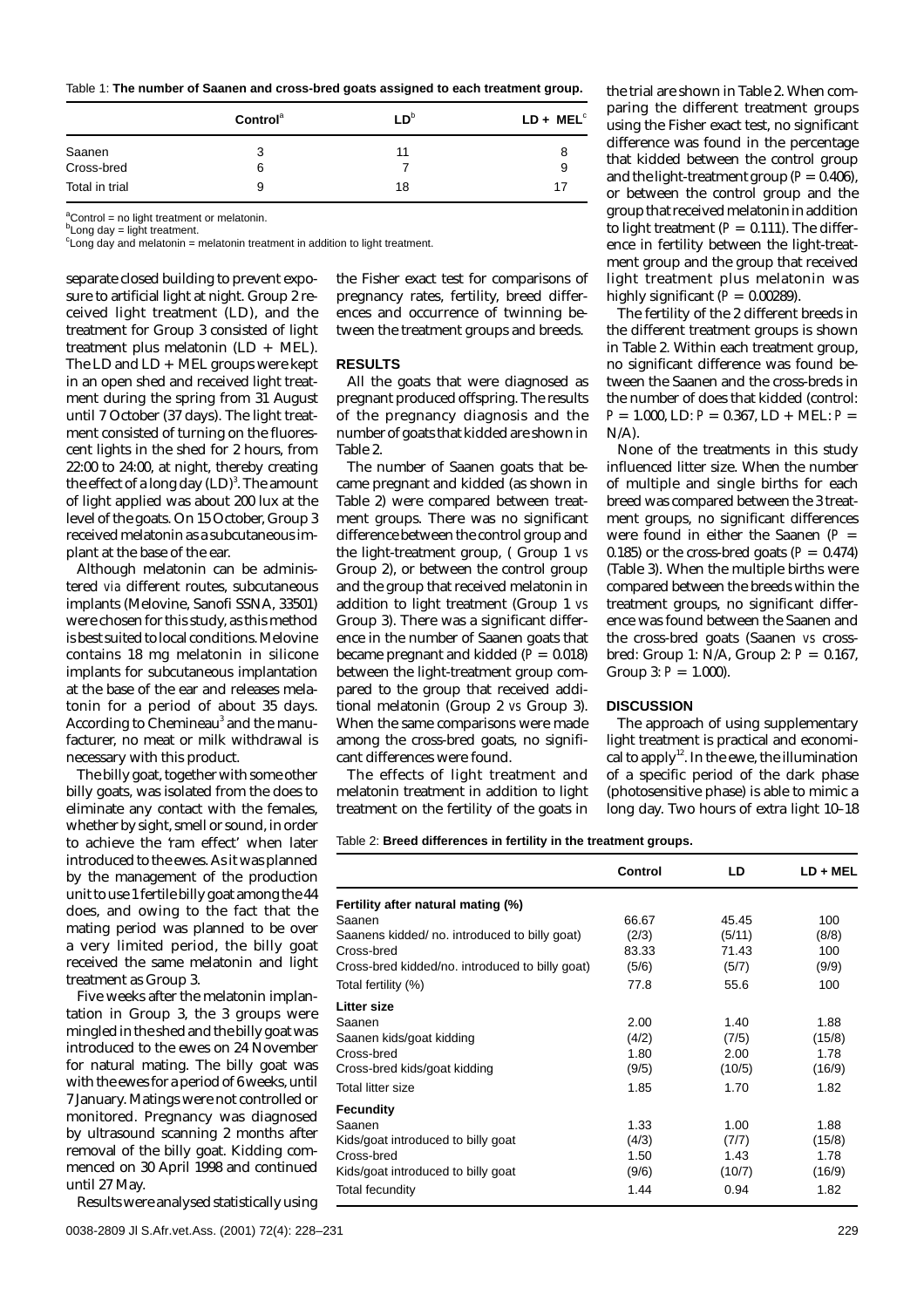Table 3: **Multiple and single births of each breed born in the different treatment groups.**

|            | Control       |             |       |                | LD            |             |   | $LD + MEL$ |               |             |   |          |
|------------|---------------|-------------|-------|----------------|---------------|-------------|---|------------|---------------|-------------|---|----------|
|            | No.<br>kidded | No.<br>kids | $M^a$ | $S^{\text{b}}$ | No.<br>kidded | No.<br>kids | Μ | S          | No.<br>kidded | No.<br>kids | M | <b>S</b> |
| Saanen     |               | 4           |       |                | $\mathbf{p}$  |             |   |            |               | 15          |   |          |
| Cross-bred | 5             | 9           | G     |                | $5^{\circ}$   | 10          | 5 | 0          | 9             | 16          |   | 2        |

<sup>a</sup>M = multiple births.

 ${}^{b}S$  = single births.

hours after a fixed dawn during the winter days are apparently perceived as a long day by the animal<sup>3,9,14</sup>. Donkin *et al.*<sup>10</sup> successfully used this treatment in goats. An attempt to breed goats in the spring of 1991 without any treatment resulted in no sexual activity. Light treatment alone during the spring of 1992 yielded a 53 % kidding rate and in 1994 yielded a 65 % kidding rate. When the light treatment is stopped, the endocrine system responds as if it were autumn (with decreasing day length), and reproductive activity is induced<sup>10</sup>

The administration of melatonin can also be used to manipulate rhythms<sup>1,2,13,16</sup> Poulton<sup>16</sup> found that a minimum of 5 weeks' exposure to elevated melatonin levels is needed to advance the onset of breeding activity in ewes. However, when used alone in highly seasonal breeds, melatonin treatment provides a maximum advance of only 1.5 months, which does not satisfy the need for a complete out-of-season breeding<sup>4,12</sup>. To achieve complete out-of-season breeding, melatonin treatment should be preceded by about 2 months of light treatment composed either of real long days or of supplementary light treatment<sup>3,4,11,16</sup>. It is necessary to expose does to an adequate period of long days to break photo refractoriness to the short-day signal before the animals can respond to exogenous melatonin<sup>9,12</sup>. Melatonin treatment can also be used to mimic a short day when administered during spring. Researchers found that melatonin or light treatment used alone increased the percentage of does cycling and the fertility compared to control goats, but only the combination of both treatments allowed the females to reach high fertility (86 %), which is close to that observed during the sexual season $^{3,7}$ . The improved fertility with light treatment and melatonin is due to a longer persistence of oestrous and ovulatory activities in these treated does<sup>3</sup>. This can explain the improved fertility in this trial (and of others) of the goats that had melatonin in addition to light treatment compared to the group that only had light treatment  $(P > 0.001)$ .

When anovular female goats are exposed to male goats, certain physiological and endocrinological events occur in the female goats that are referred to as the 'male effect'. In these females rapid changes in LH pulse frequency are followed by ovulation within 3 days, then a short luteal phase and a second ovulation 5-6 days later<sup>9,16</sup>. Variations in this pattern also occur. The male stimulus appears to be multi-sensorial, with odour as a major component. The male odour originates from the sebaceous glands in the neck, which increase in size before the mating season $9,18$ . The male effect is influenced by factors such as individual variation, nutrition, association with females, and degree of contact with females<sup>18</sup>. Under conditions where a strong seasonal pattern is expressed, the use of the male effect is not sufficient to obtain good fertility, and it is necessary to couple it with techniques to reduce the effect of season, for example photoperiod manipulations<sup>8,15,16</sup>

The application of photoperiod treatments to bucks of seasonal breeders alleviates the problem of seasonality of sperm production and overcomes variations in testis size and sperm production. Billy goats treated with melatonin and long day light treatment should be introduced for natural mating from 35 to 70 days after the onset of melatonin treatment<sup>3,4,6,7,16</sup>. The 'male effect', induces an increase in LH pulse frequency and amplitude in the females within an hour after introduction of billy goats, with peak conceptions in 10 days and some females being fertilised at the return to oestrus 1 cycle later 3,17,18.

In contrast to the results of Donkin *et al.*<sup>10</sup> in 1991, where there were no results without light or melatonin treatment, the does in the control groups (without any treatment) of several trials as well as the present trial, showed relatively good reactions when billy goats were introduced for out-of-season breeding trials. In this trial the control group was small owing to limited availability of goats for the trial. It is possible that the relatively good reaction of the control group can be ascribed to several factors such as the male effect, the female effect, or the very small sample size.

billy goats were not treated with light and/or melatonin, and were thus not stimulated and did not induce the male effect. In this trial the billy goat was treated with light and melatonin and was active and ready for breeding when introduced to the does. Their sexual activity, together with pheromones, could elicit a good male stimulus. In addition, the females in this trial were all mingled for the mating period. The pheromones from the treated groups and all the sexual activity of the does and the billy goat may well be a reason for the stimulation of the control group.

In a trial by Chemineau $3$  with Alpine goats, the does that were submitted to 1 month of long-day treatment had a significantly lower fertility than does submitted to 2 months of long-day treatment (48 % *vs* 71 % respectively). In this trial, the does in the light-treatment group (Group 2) did not perform as well as the control group. This is in contrast to the results of other researchers, where this group performed better than the control group. A possible explanation for this result may be that this group only had light treatment for 37 days owing to problems initiating the lighting treatment. The small sample size may also have affected the results.

A significant difference (*P* >0.01) was found in the trial where more Saanen does became pregnant and kidded in the group that had melatonin in addition to light treatment compared to the group that only had light treatment (as shown in Table 2). This is in contrast to the crossbred does, which showed no significant difference between these treatment groups. This might be explained by the fact that the Saanen, being a more seasonal breed, is more sensitive to melatonin, and seasonality is lost by mixing these 2 breeds.

In conclusion, it is clear that without any treatments, poor results can be expected from complete out-of-season breeding in Saanen and cross-bred milk goats, and that supplementary light treatment during spring is effective in changing the breeding season of Saanen and Saanen cross-bred goats from autumn to spring. Distinct advantages for the goat milk producer have been demonstrated, because

In the trial by Donkin *et al*<sup>10</sup> in 1991, the